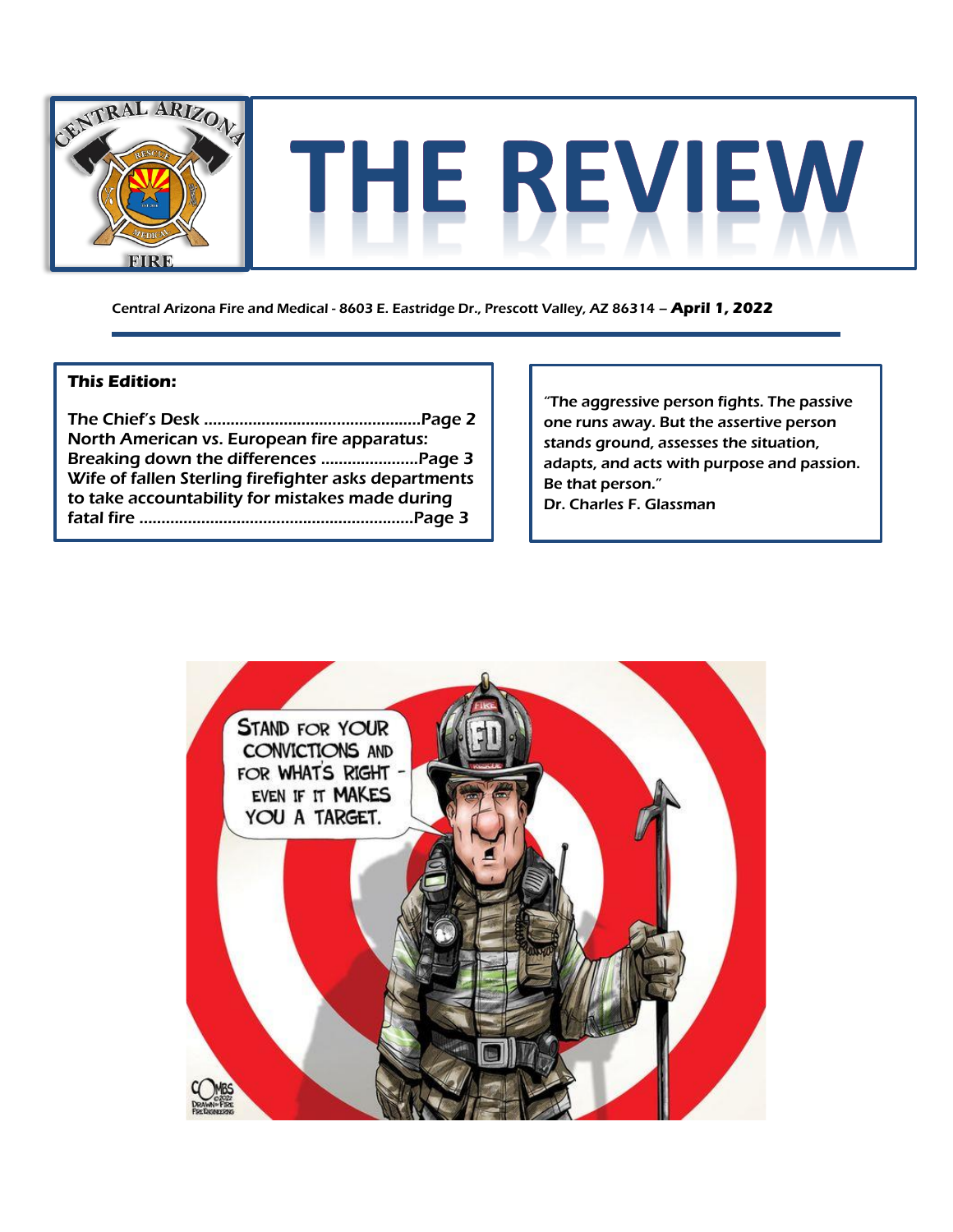## **The Chief's Desk**

It's been a while since I wrote anything philosophical. Then again, I have not had a lot of opportunity to read much lately outside of draft contracts and legislative language. Not the kind of reading I enjoy.

What does it mean to you when someone tells you that you need to be vulnerable? I'm currently reading a book entitled *Dare to Lead* by Dr. Brené Brown. She is a well-known researcher, author, and speaker. Her book was recommended to me by Fire Chief Chuck Ryan with Tucson FD.

We have talked in the past about setting stretch goals and pushing our limits. As a reminder, stretch goals are goals that take you outside your comfort zone and are meant to challenge you beyond your current abilities. From the sports world, we've used people like Michael Jordan and Mark Buerhle as examples of people who stretched themselves beyond their natural talents to become world class athletes. We've also talked about those who got by on their God-given talent until they couldn't make it any further. Many of those fell into habits to help compensate for their insecurities.

Pushing yourself beyond your current limits is, in fact, making yourself vulnerable. Aiming for something and missing the mark can open you to criticism which is not something any of us enjoy. That said, you won't realize your true potential if you don't push yourself beyond your comfort zone.

Vulnerability goes beyond the idea of stretch goals, or accomplishing something new. Personally, I feel vulnerable every time I get up to speak in front of a group. Whether it's locally in front of a Captain's Academy, or at Fire Rescue International in front of peers from across the country, I am nervous. This is especially true if what I'm presenting is new material. When I develop a program, I put a lot of time, effort, and energy into whatever the topic may be. So, when I get up in front of a group to speak I'm literally putting myself and my work out there for everyone to critique. Some feedback is good, some maybe not so good. Either way, if it's constructive feedback, it helps me grow and develop.

Many people today are reluctant to be vulnerable, or put themselves out where they could potentially fail. Nothing great was ever created without some level of failure first. That said, the world we live in today seems more toxic than in the past. In short, especially since COVID, people are downright mean. Social media trolls will stop at nothing to tear people apart, and for what? People who are afraid to try or are too lazy to put in the effort wait in the shadows to take shots at those brave enough to step into the light. In some twisted way it makes them feel better about themselves. I'll say this, now is definitely not the time to hunker down or put the flak jacket on to protect ourselves. If we want good things to happen, it's time to stand up and start neutralizing the toxicity in our world. **Cont. Page 4**

#### **Upcoming Events:**

April 18: Citizens Committee Meeting, Dr., Budget workshop April 19: PV Chamber Breakfast, Development Meeting, Record podcast, Discuss radio comms with PRCC April 20: Breakfast meeting, Coyote Crisis Collaborative, PVEDF Board Meeting, PFD/CAFMA Operations Meeting, Semi Annual hiring, promotion, and retirement ceremony April 21: Meet with Ex Coach, Meet regarding 540 Planned Community Project, AFCA Meeting, PV Council

#### **Board Meetings:**

April 18: Administration Budget work shop – 1300-1500

April 25: Administration CVFD – 1600-1630 CYFD – 163-1700 CAFMA – 1700-1830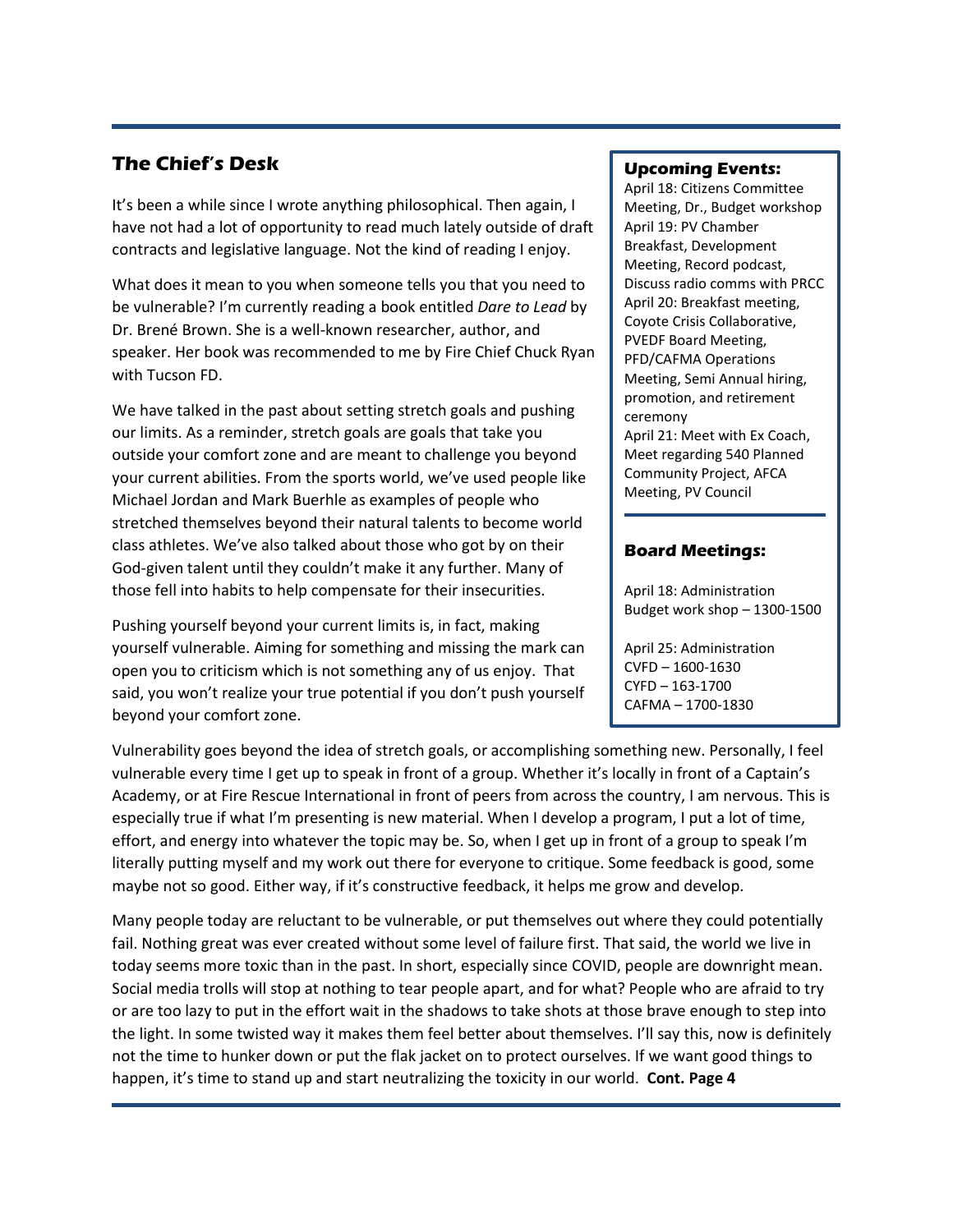# **North American vs. European fire apparatus: Breaking down the differences**

#### **By: Robert Avsec**

Why are there so many differences between fire apparatus in North America and those in Western Europe? The diverging evolutions can be traced to a variety of factors, including response areas and priorities.

Questions of apparatus size, safety features, general design, and cost have dominated debates about the "right" way to spec and build apparatus. There are several ways to look at each factor.

Let's consider how fire apparatus has evolved on "both sides of the pond" – an exercise that can prove beneficial for a fire department's apparatus design committee as it makes critical decisions about the organization's next apparatus.

#### **CREW CABS AND CHASSIS**

The first critical task that fire apparatus must be designed for is the safe, effective, and efficient transportation of firefighters to and from the emergency scene. And it's here that we see a major difference in the approach to cab design by North American fire departments and their European colleagues.

### [Firerescue1.com](https://www.firerescue1.com/fire-products/fire-apparatus/articles/north-american-vs-european-fire-apparatus-breaking-down-the-differences-zsiTPu2O7PZokQVp/?fbclid=IwAR0DoR1BsaYhjeFtv_RHPqJDUXgwAsg6ccZWj4l-cwDP5QLHQ6VMBqRnToc)

# **Wife of fallen Sterling firefighter asks departments to take accountability for mistakes made during fatal fire**

**By: Jenna Webster**

STERLING, Ill. — The Illinois Department of Labor released a report detailing its findings in the line of duty death of a Sterling firefighter.

Lt. Garrett Ramos, promoted posthumously to captain, died in the early hours of Dec. 4, 2021, after the floor collapsed beneath him while fighting a house fire in rural Rock Falls.

The state Occupational Safety and Health Administration is now citing both the Sterling and Rock Falls Fire Departments for safety issues found the night of the fire. However, the cities said they are appealing the report.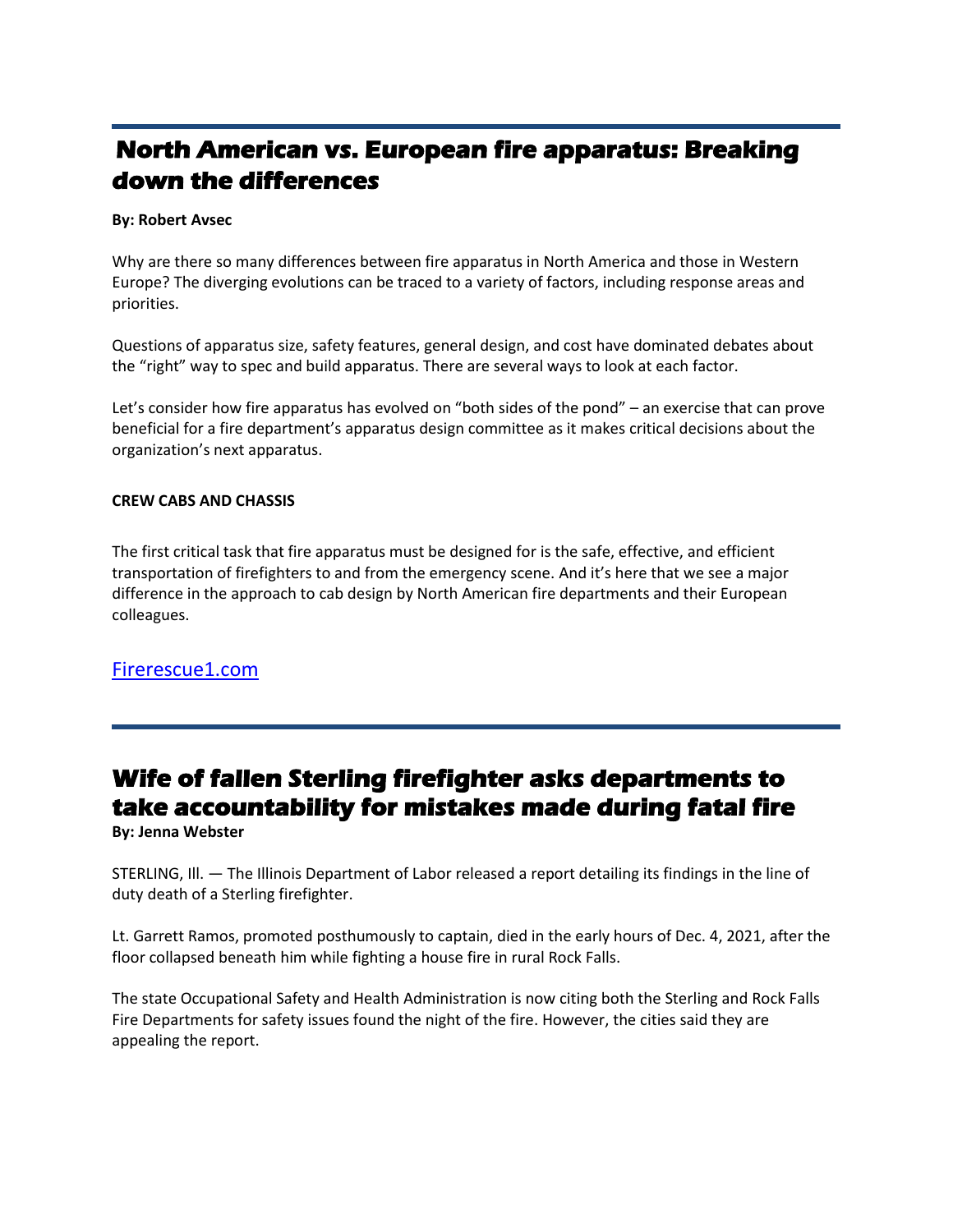"It's a hard pill to swallow," Ramos' wife Brittney Ramos said. "Losing him was so tough, still is, and then when you find out that it could have and should have been prevented, is very hard. It's just another trauma I feel like."

OSHA found the direct cause of Ramos' death was exposure to respiratory hazards, but it also found 11 other indirect causes.

"It's just mistake after mistake after mistake," Brittney said. "It's just really mind-blowing to be honest, just devastating."

One was that during the initial size-up of the structure, the firefighters did not identify the presence of a basement. Another was a problem with the radios and firefighters entering the fire "were not checked to see that that they were operating on the designated fireground frequency." OSHA also reported the firefighters did not stick together in their 2-in-2-out policy.

## [ABC8Chicago](https://www.wqad.com/article/news/local/sterling-fire-department-garrett-ramos-fallen-firefighter-osha-report/526-cb3d1ac7-3d8c-4334-8190-e4aafecd3874)

## **Chief's Desk Continued**

You cannot go through life avoiding disappointment, struggle, criticism, or failure. No matter how much it sucks, you will experience all of the above. If you respond and do not react negatively, you can take the lessons learned and turn challenge into opportunity. That requires you to be vulnerable, and vulnerability requires courage.

Dr. Brown makes the point that vulnerability is not oversharing. She uses the example of a CEO who approached her after a seminar. He told her that he understood the lesson and had decided to go back to his team and investors with a new message: *I don't know what I'm doing, we are bleeding money, and I'm not sure how to change the direction*. That would be considered a good example of oversharing. She told the CEO that while he did need to share those feelings of doubt with someone, his shareholders and management team were definitely not the right audience.

However, going to his team and sharing that the organization was experiencing a challenging time, explaining the specifics of the issues, and asking his team for their thoughts/ideas would be an appropriate approach. Just because you are in a leadership role does not mean you have all the answers. That's why it is important to build a strong team.

There are times when we as human beings need to be able to share our true feelings with a confidant. How we communicate that same message to our team may require a different approach. You certainly don't want to undermine their confidence in you or your organization, but you do want them to understand the challenges and be able to provide input. Solutions to challenges can come from anywhere, whether it is inside or outside the organization. Be willing to admit you don't know and ask for help. My friends, that is being vulnerable.

What you should take from the above example is that there is a balance that must be struck, just like everything else we do in life. We are not perfect beings, in fact, being imperfect is what makes us innately human. Yes, failure or missing the mark is hard, but the lessons learned can be invaluable.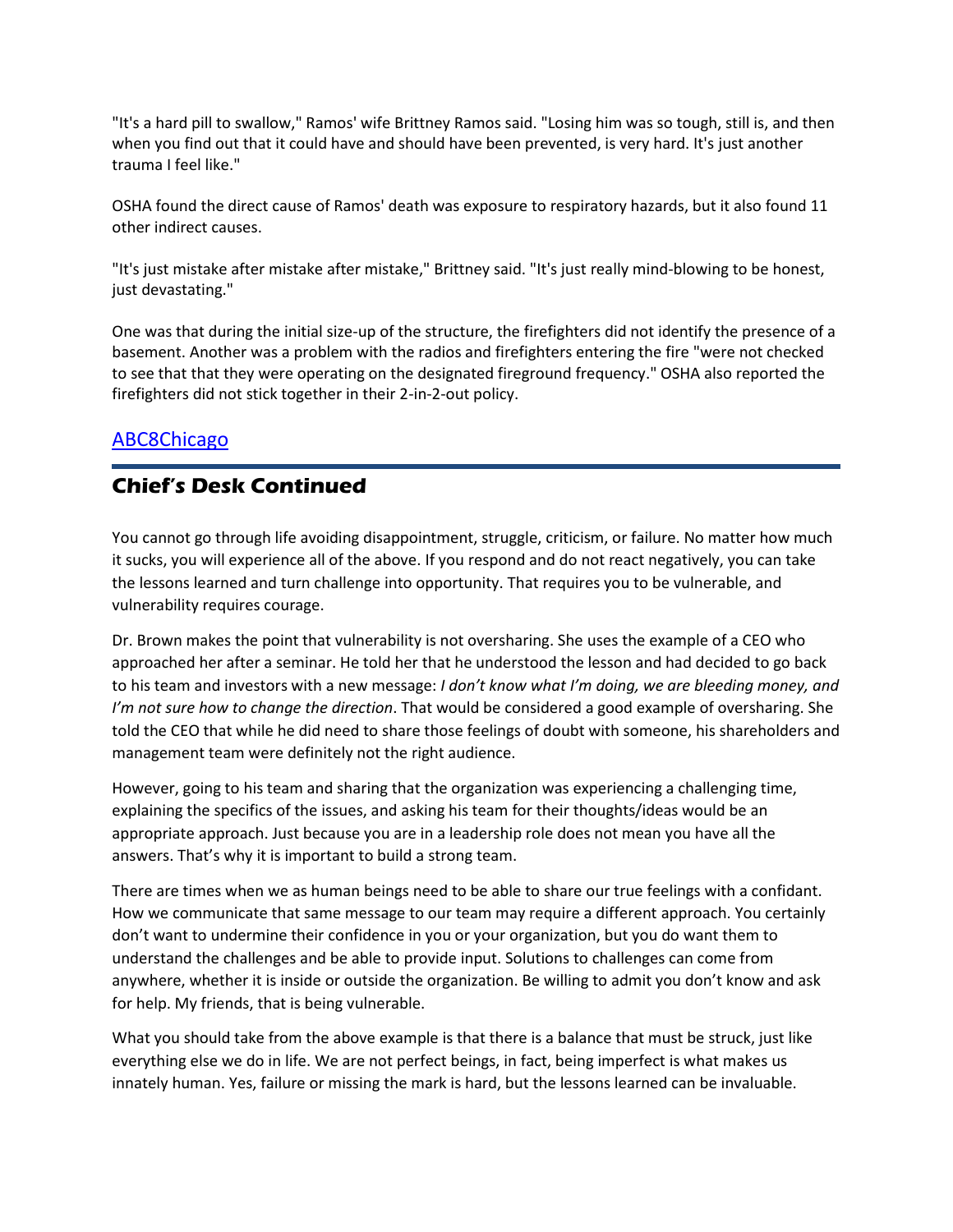Succeeding in life involves a lot of resiliency, or the ability to be knocked down and then get back up and keep moving.

Dr. Brown also shares a story from an Air Force General. In brief, the General was holding a meeting with the troops and an Airman asked when the ops tempo would be slowing down because they were all tired. The General thought about the question for a moment and considered how to respond. Understanding that the military has been seeing a significant rise in suicide rates and knowing some of the reasons driving up the numbers, she decided to ask the participants how many were feeling lonely. Out of approximately 40 participants in the room, fifteen raised their hands. That is not only an example of being vulnerable, but of using words that are sometimes tough to use because of how they are perceived. As she points out, the word 'disconnect' means the same thing, but its more sterile than saying "I'm lonely."

Why would she ask that particular question when the initial concern referenced exhaustion? Because loneliness lends itself to the feeling of being run down or tired. Military members find themselves separated from their family and friends while at the same time not necessarily connecting as easily with others in their new environment. The easy way to fix "tired" is to send someone back to their room so they can rest, but if the reality is that they are lonely, sending them back to their room only exacerbates the issue.

Why share this story? Because the General went back to the leadership doctrine published by the Air Force. She compared the latest version written in the 2000s to the one written in 1948. The leadership doctrine written over 70 years ago used words like love, feeling, belonging, and fear, etc. Words like that, feeling words, have largely been scrubbed from much of the current Air Force leadership doctrine. As she pointed out, today's leadership doctrine is more sterile, using terms like strategic or tactical leadership.

I wouldn't necessarily go as far as she did in characterizing a lot of the leadership strategy today as sterile. We still talk about the importance of humility, caring, compassion, courage, and empathy, to offer a few examples. That said, the one I have not personally considered or used before being introduced to Dr. Brown's work is the idea of vulnerability. It's not that I have not lived the concept, I mean I don't believe many would accuse me of not putting myself out in front of things. I just never considered what it meant, or how it might be defined.

I will leave you with this quote to consider from *Dare to Lead*:

*"Leaders must either invest a reasonable amount of time attending to fear and feelings or squander an unreasonable amount of time trying to manage ineffective and unproductive behavior."* 

If you want to succeed, you have to be vulnerable putting yourself out there, setting stretch goals, and falling down from time to time. If you want to be an effective leader, you have to show what it means to be vulnerable, and that takes a lot of courage and humility. And, before you say it, I do realize that I do not even register on the scale in regards to empathy, but I do possess other traits that fill the void. To be fair, Feddema is at least one point worse than me in that area  $\circled$